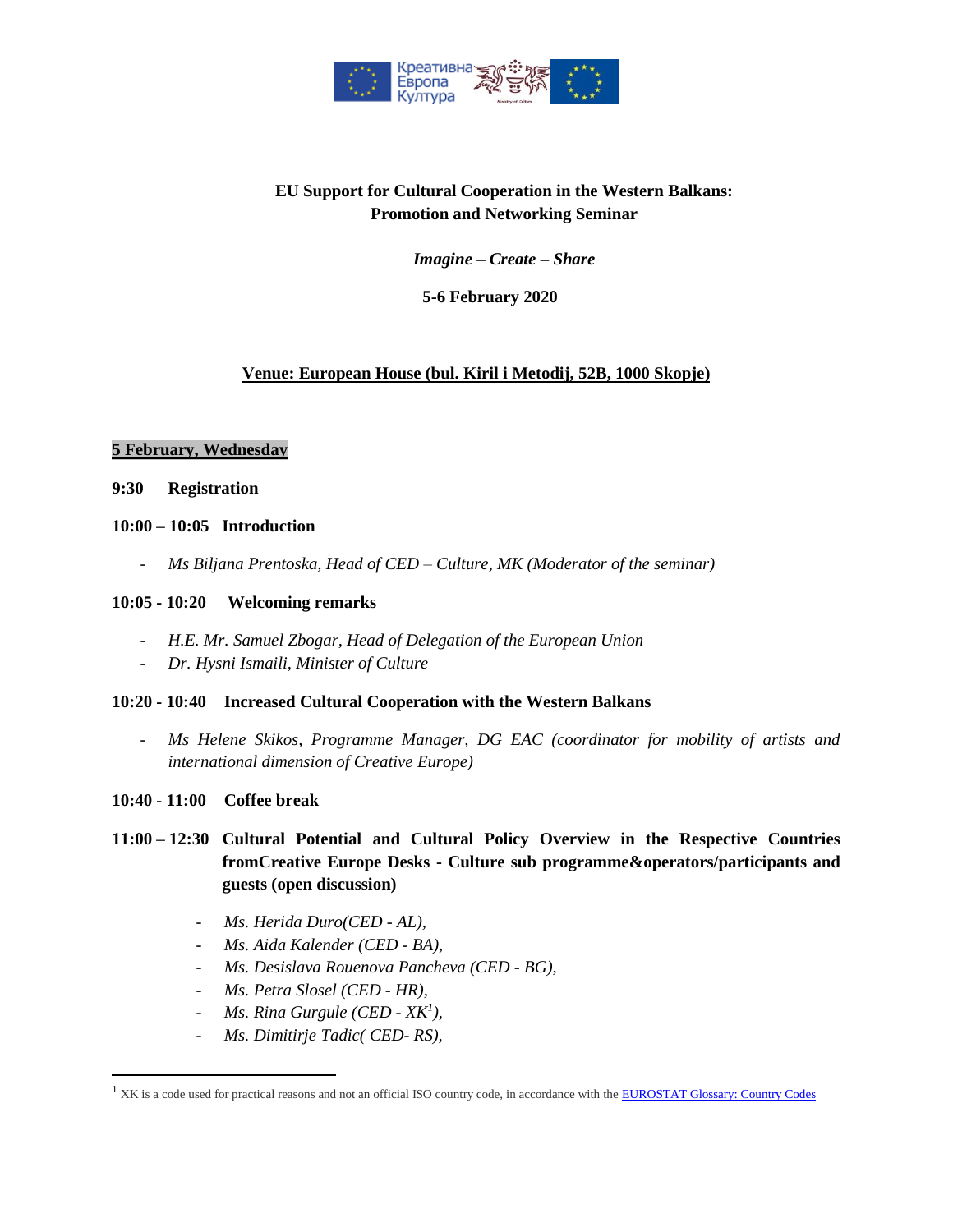

- *Ms. Mateja Lazar (CED - SI),*
- *Ms. Biljana Prentoska (CED - MK)*

### **12:30 – 13:30 Lunch break**

#### **13:30 – 14:30 Cultural cooperation - experiences Part I**

- **(Re)positioning the Region of Southeast Europe through Culture - The facts - Presentation of the CED RS research book**
- *Mr. Dimitrije Tadic, Head of CED (RS)*
- **Bottom-up regional cooperation – Nomad Dance Academy Platform**
- *- Ms. Violeta Kachakova, Centre for New Initiatives in Culture and Art – Lokomotiva (MK):*
- **European Cooperation experiences**
- *- Ms. Mateja Hafner Dolenc, General Secretary of the Association of Historical Towns (SI):*

### **Presentation on Innovative IT solution and cultural heritage management**

- *Mr. George Luomos – Content Management in Culture – COMIC (EL)*

#### **14:30 – 14:45 Coffee Break**

#### **14:45 – 16:30 Supported EUprojects & partner-search**

- **Young Art(ist)s Refreshing Heritage SitesProject**
- *- Ms. Mateja Hafner Dolenc, General Secretary of the Association of Historical Towns (SI)*

#### **CON-FRONT and Chorus Projects**

- *Ms. Marga Arsovska, Youth Cultural Centre, Skopje (MK)*
- *Mr. Ivica Dimitrijevic, Youth Cultural Centre, Skopje (MK)*
- **FAIRDA Project**
- *- Mr. Nikolas Kamtsis, Center for Higher Education in Theatre Studies, (EL)*

#### **16:30 – 17:00 Discussion and individual consultation**

#### **Social Program**

**19:00 Dinner**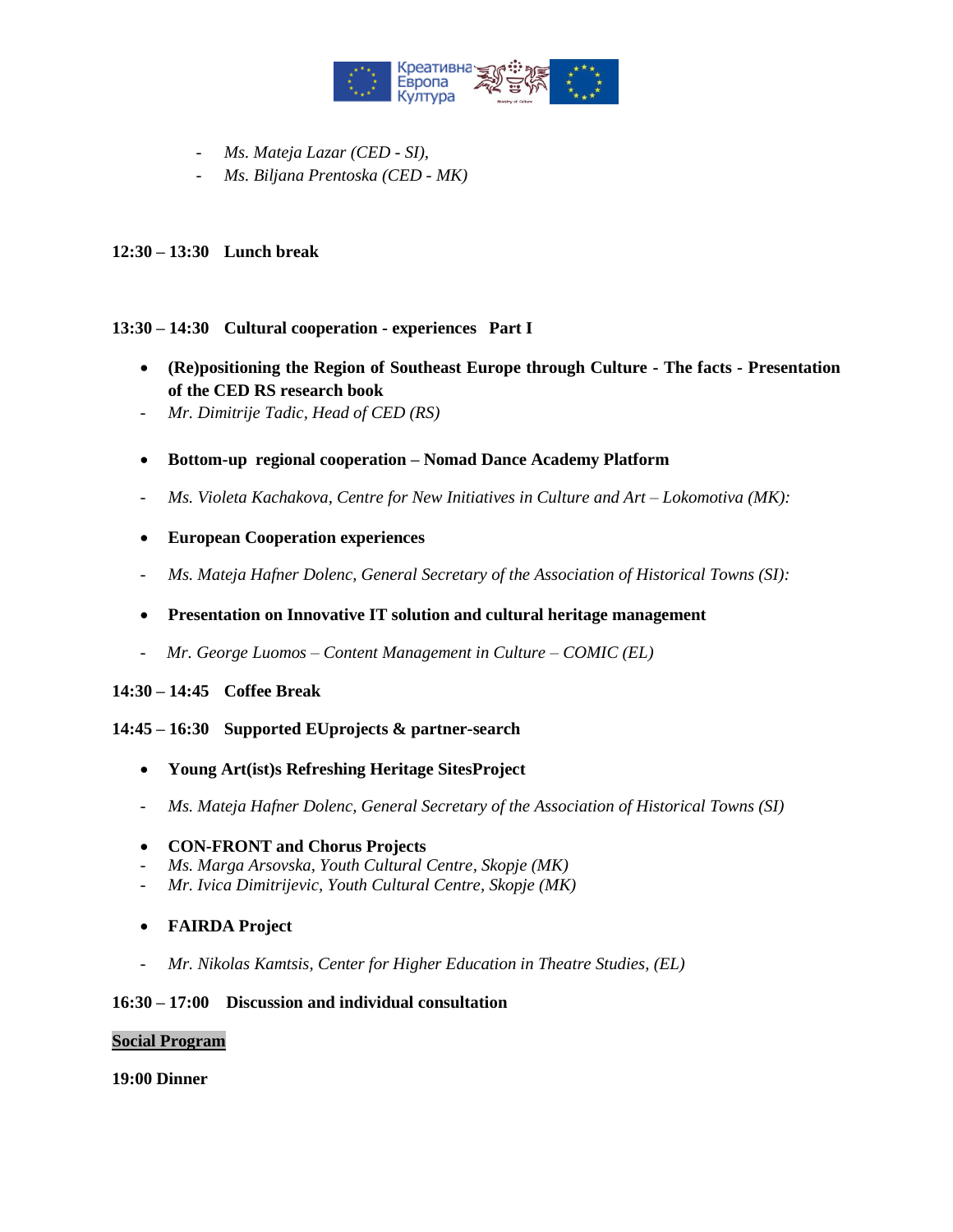

*Venue - Youth Cultural Centre MKC – Club and Restaurant* 

### **20:30 "Honey Land" – Documentary film projection**

*Venue - Youth Cultural Centre MKC – Kino Frosina*

#### **6 February, Thursday**

#### **9:30 Registration**

# **10:00 – 10:30 OpenCall for Proposals***Cultural Cooperation Projects in the Western Balkans***:Parameters, Prioritiesand Objectives**

- *Ms Helene Skikos, Programme Manager, DG EAC (coordinator for mobility of artists and international dimension of Creative Europe)* 

#### **10:30-11:30Tipson How to Prepare a Successful Project, Help with Partner Search**

- *Ms. Mateja Lazar – CED (SI)*
- **-***Ms. Petra Slosel – CED (HR)*
- **-***Ms. Desislava Rouenova Pancheva –CED (BG),*
- **11: 30 – 11:45 Coffee break**

#### **11:45-13:00 Cultural cooperation - experiences Part II**

- **Support for Cultural Cooperation in Southeast Europe – Croatian experience** *Ms. DeaVidovic, Zaklada Kultura Nova (HR)*
- **Cultural cooperation and Independent Cultural Scene**
- *Mr. Aleksandar Popovic, NKKS – Association Independent Cultural Scene in Serbia (RS)*
- **A to Jazz Festival – European Jazz Conference Presentation,** *Mr. Peter Dimitov, A to Z Foundation, Member of European Jazz Network (BG)*

**13:00-14:00 Lunch Break**

#### **14:00-15:00 Are we on theright track?**

*Discussion on potential project proposals by the operators for the forthcoming call* 

- *Diellza Bezera* 'FEMART' *festival, (XK)*